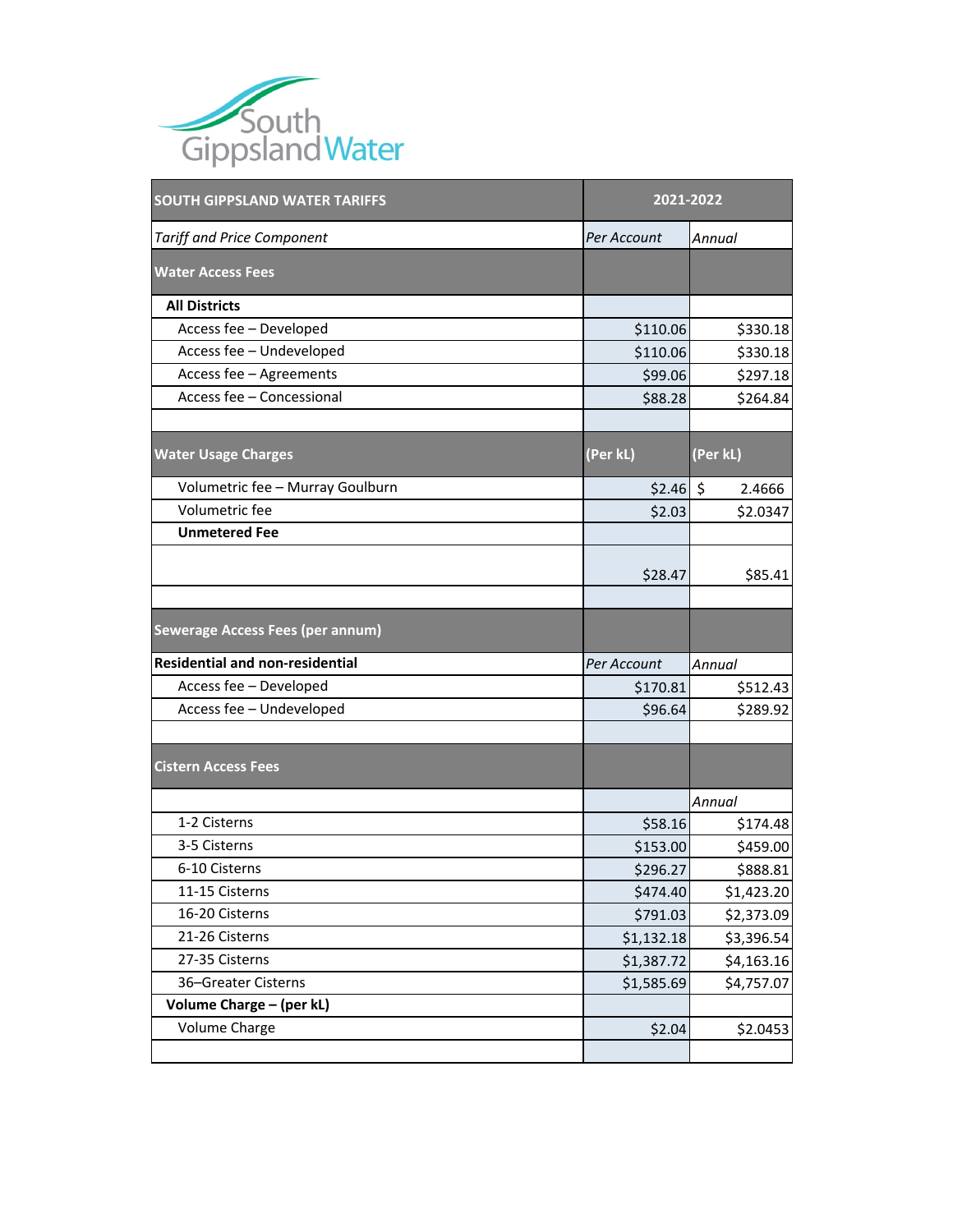| <b>Minor Trade Waste Fees</b>             |                       |             |          |          |
|-------------------------------------------|-----------------------|-------------|----------|----------|
| <b>Application fees (per application)</b> |                       |             |          |          |
| Category 1                                |                       |             | \$       | 133.55   |
| Category 2                                |                       |             | \$       | 213.05   |
| Category 3                                |                       |             | \$       | 390.02   |
| <b>Access fees</b>                        | Per Account<br>Annual |             |          |          |
| Access fee - Category 1                   | \$                    | 236.07      | \$       | 708.21   |
| Access fee - Category 2                   | \$                    | 313.59      | \$       | 940.77   |
| Access fee - Category 3                   | \$                    | 389.02      | \$       | 1,167.06 |
| <b>Volumetric fees</b>                    |                       |             | (per kL) |          |
|                                           |                       |             | \$       | 0.97     |
| <b>Quality fees (per kg)</b>              |                       |             |          |          |
| <b>BOD</b>                                |                       |             | \$       | 0.7366   |
| SS                                        |                       |             | \$       | 0.6950   |
| Nitrogen                                  |                       |             | \$       | 3.1116   |
| Phosphorous                               |                       |             | \$       | 17.7280  |
| <b>Other fees</b>                         |                       | Per Account |          |          |
| Treatment violation fee                   |                       |             | \$       | 319.54   |
| Asset protection fee                      |                       | \$519.59    | \$       | 1,558.77 |
| Additional sampling (per sample)          |                       |             |          | Quoted   |
| <b>Exceedence fees (per kg)</b>           |                       |             |          |          |
| Oil & Grease                              |                       |             | \$       | 0.1109   |
| Sodium                                    |                       |             | \$       | 0.1109   |
| <b>TOS</b>                                |                       |             | \$       | 0.7942   |
|                                           |                       |             |          |          |
| <b>Backflow (SGW Supplied)</b>            |                       |             |          |          |
|                                           |                       |             | Annual   |          |
| 20-25mm                                   | \$                    | 115.41      | \$       | 346.23   |
| 25-25mm                                   | $\mathsf{S}$          | 127.12      | \$       | 381.36   |
| 32.32mm                                   | \$                    | 152.09      | \$       | 456.27   |
| 40-40mm                                   | \$                    | 158.88      | \$       | 476.64   |
| 50-55mm                                   | \$                    | 196.08      | \$       | 588.24   |
| 80-80mm                                   | \$                    | 323.38      | \$       | 970.14   |
| 100-100mm                                 | \$                    | 413.14      | \$       | 1,239.42 |
| 150-150mm                                 | \$                    | 427.50      | \$       | 1,282.50 |
| 200-200mm will not supply                 |                       |             |          |          |
|                                           |                       |             |          |          |
| <b>Backflow Application Fee</b>           |                       |             | \$       | 284.45   |
|                                           |                       |             |          |          |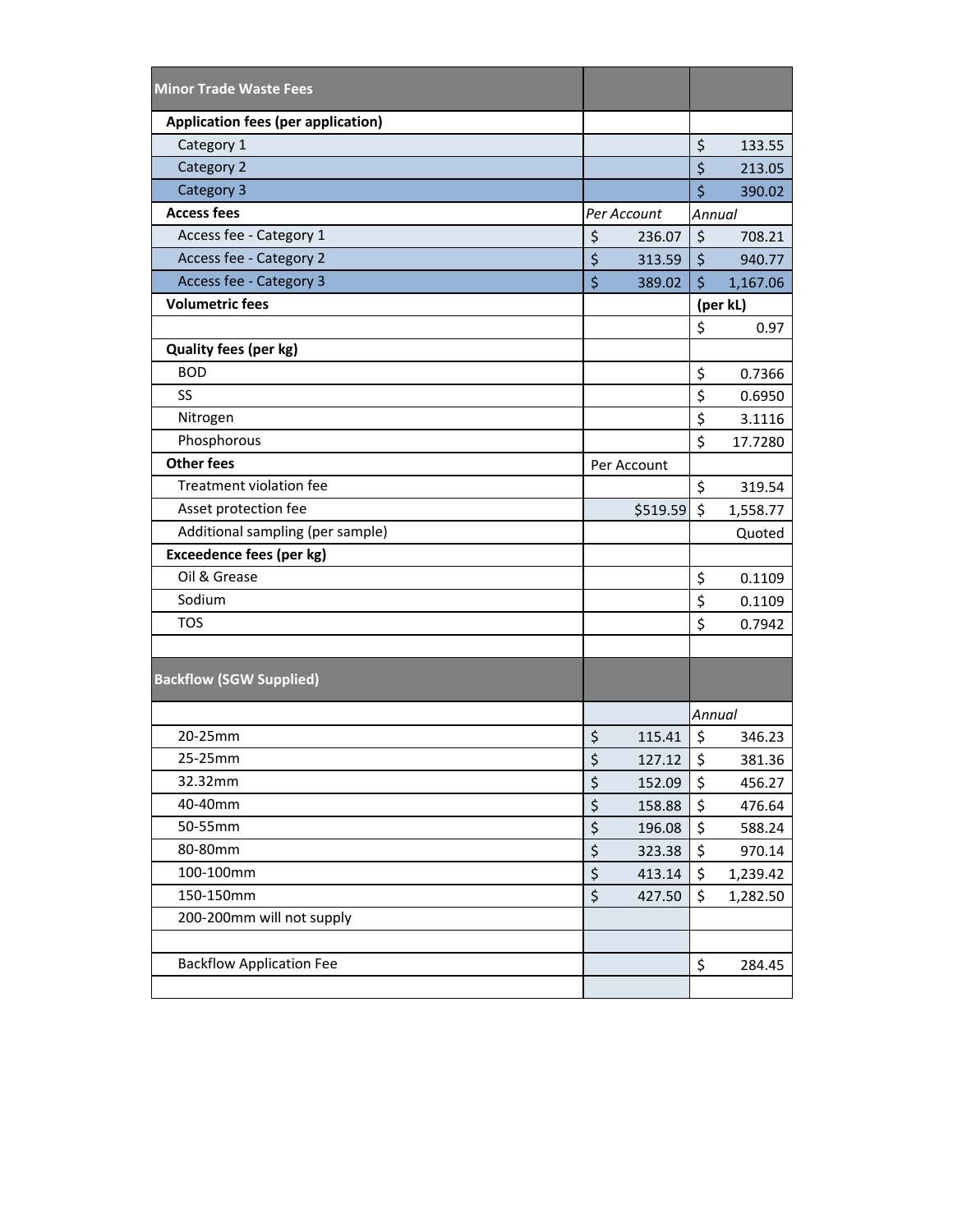| <b>Fire Service Fees</b>                                                                                     |                |       |        |         |
|--------------------------------------------------------------------------------------------------------------|----------------|-------|--------|---------|
| <b>Inspection Fee</b>                                                                                        | Per Account    |       | Annual |         |
| 20mm                                                                                                         | \$             | 26.70 |        | \$80.10 |
| 25mm                                                                                                         | \$             | 26.70 |        | \$80.10 |
| 32mm                                                                                                         | \$             | 26.70 |        | \$80.10 |
| 40 <sub>mm</sub>                                                                                             | \$             | 26.70 |        | \$80.10 |
| 50mm                                                                                                         | \$             | 26.70 |        | \$80.10 |
| 80mm                                                                                                         | \$             | 26.70 |        | \$80.10 |
| 100mm                                                                                                        | \$             | 26.70 |        | \$80.10 |
| 150mm                                                                                                        | \$             | 26.70 |        | \$80.10 |
|                                                                                                              |                |       |        |         |
| <b>Reseal Fee</b>                                                                                            |                |       | \$     | 259.58  |
| <b>Additional Meter</b>                                                                                      |                |       | \$     | 22.34   |
|                                                                                                              |                |       |        |         |
| <b>New Customer Contributions</b>                                                                            | Per lot        |       |        |         |
| <b>Water (standard fee)</b>                                                                                  |                |       |        |         |
| All lot sizes                                                                                                | \$<br>2,395.67 |       |        |         |
| Sewer (standard fee)                                                                                         |                |       |        |         |
| All lot sizes                                                                                                | \$<br>2,395.67 |       |        |         |
|                                                                                                              |                |       |        |         |
| Pressure sewer systems (negotiated fee in addition to standard fee) e.g. Poowong Loch, Nyora<br>and Alberton |                |       |        |         |
| Infrastructure charge - cost recovery per connection                                                         | Quoted         |       |        |         |
|                                                                                                              |                |       |        |         |